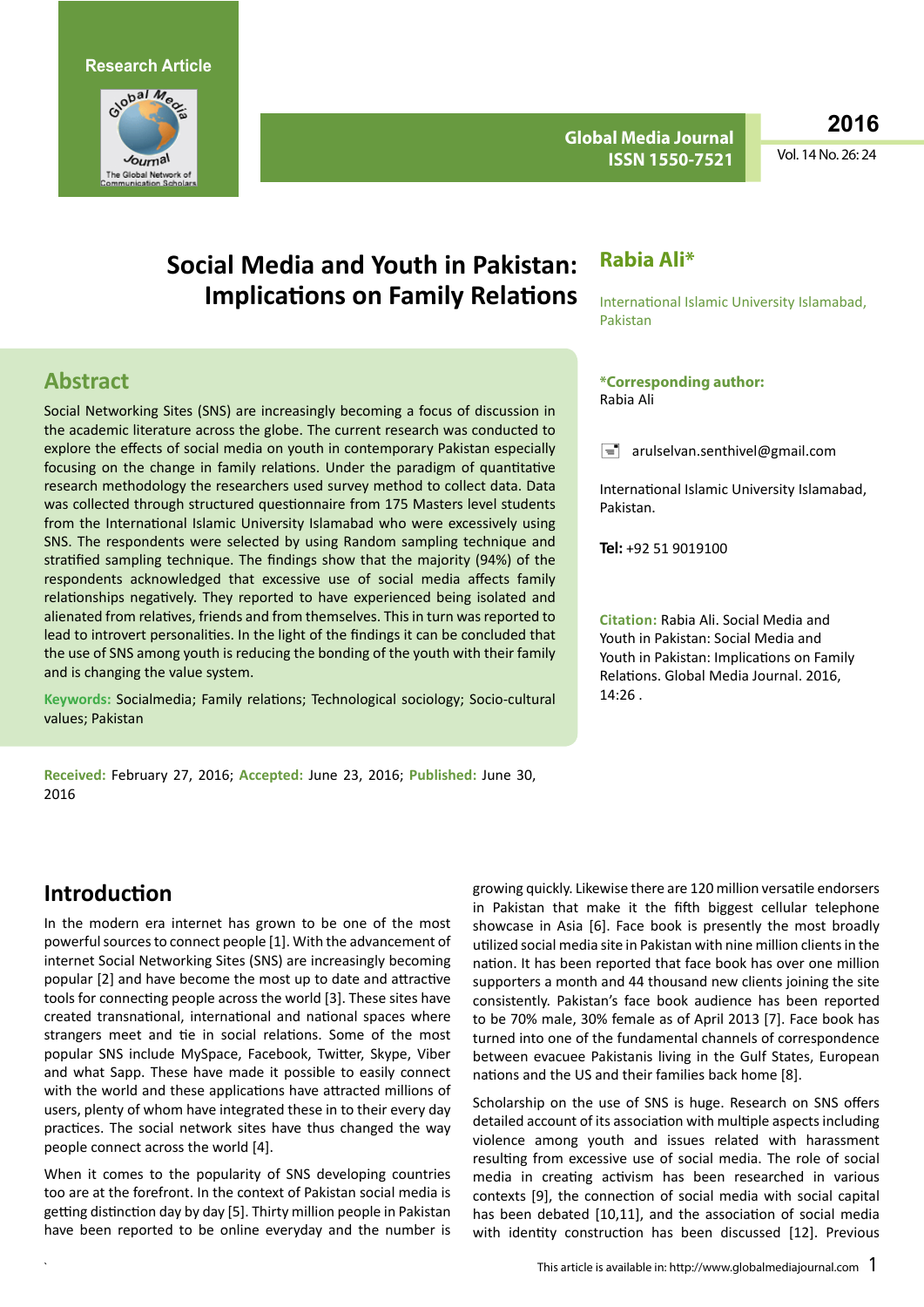research has also highlighted the challenges and opportunities related to SNS across the world [13].

The association between SNS and family relationship is also an area which has been researched widely across the globe. In this regards a growing concern related with SNS has been reported to be the increasing change in the behavior and interests of people towards their relatives. There was a time when people around the world were conscious about relationships, family matters and their friends circle but the scenario has changed in the recent past. People who used to give plenty of time to their families and their social circle spent hours and hours on surfing internet or other futile activities. It has been argued that because of this plenty of families are now lacking the close emotional pledges that build when they have close social contact [14].

This indicates that SNS have influenced the family connections. Excessive use of SNS has been reported to lead to the isolation of individuals because they restrict themselves to their rooms and neglect the family gatherings. Individuals who become accustomed to the use of internet do not realize the wastage of time. Hence, in Pakistan as well as in the rest of the world excessive use of SNS is turning to be a threat for the youth.

In the light of the above discussion and considering the extremely high usage of SNS in Pakistan the current study was conducted to explore the relation between social media youth and family relations.

### **Research Objectives**

- 1. To investigate the reasons for the excessive use of social media among youth.
- 2. To explore the effects of excessive use of social media on family relations.

## **Literature Review**

Previous studies show that adolescents make a great transition from a focus on parents to a focus on peers. In adolescence peers become increasingly important and forming and maintaining friendships becomes one of the main challenges. Until now most research on social development of adolescence had focused on in-person interactions. In the contemporary world a shift has occurred from real-life social interactions with peers to online social interaction on SNS [15,16].

Social Networking Sites have been known as a platform to build social relations among individuals. This has especially been so for individuals who for example, share interests, activities, backgrounds, or real-life connections. However, recently the excessive use of SNS among youth has been reported due to access to internet. The amount of time spent on social media has dramatically increased over the last few years since electronics have become popular in our everyday lives [16,17].

The excessive use of SNS in turn has been reported to affect the performance of individuals in real life [5]. The new generation of kids and teens are growing up with social media as an integral part of their lives. It is changing how they interact with peers, parents and how they use technology [18]. Individuals who use SNS excessively have reported to feel unproductive and distracted in school, at work and from relationships [5]. Instead of focusing on work, school and family, the youth today spend majority of time online. As a consequent of spending time on SNS youth tend to neglect obligations. This has been reported to negatively impact the lives of the youth and their relationships with families.

Research shows that the overwhelming submission to the SNS has pulled people away from traditional social settings, neighborhoods, voluntary associations, and public spaces that have been associated with large and diverse core networks [19]. The impact of social media utilization on interpersonal connections is changing the way individuals interact in face to face communications. It is also believed to have diminished the social and behavioral abilities of humans. The SNS have changed the conduct and hobbies of the individuals towards their relatives and have been reported to have weakened family ties [14]. This is because when individuals communicate online they don't feel personally connected to the people at the as they do when during face-to-face conversations. Hence, though people may be communicating more on the internet but they may not necessarily be building strong relationships [6].

This is especially true for the youth who spend hours on the SNS completely ignoring real relations. According to research conducted in the context of USA has Americans in the last few decades have become isolated socially. The social groups of people in America have been reported to have decreased. In particular, Americans are believed to have fewer close ties to those from their neighborhoods and from voluntary associations [19].

One reason for weakening of ties has been reported that youth spend more time with peers on line than they spend with their families [20] in their research have explained that use of SNS among youth has affected family life. Nearly one in three parents in their study had such feelings. Rosen and his colleagues also found that teens who spent a great time on Myspace believed that they lacked support support from their parents. In addition, research indicates that the excessive usage of social media increases level of loneliness and isolation and reduces bonding among intimate relations. As they become attached to their computers and smart phones individuals tend to show less concern towards family matters and families are now lacking the close emotional pledges [13].

Social Networking Sites have also been reported to affect the academic performance of the students. It has been found that the spending of unnecessary time on the internet can have serious implications for the performance of students at academic institutions. Hence, though the SNS may be a great means for enjoying yet the problem arises when individuals subtly substitute electronic relationships for physical ones. Though people may feel connected to peers via the Internet, yet this relation paradoxically engenders a sense of [social isolation](http://www.psychologytoday.com/basics/loneliness).

Likewise, qualitative evidence adds that social networking sites such as Myspace can also result in serious conflict among parents and children leading to reduced control of parents over their children [21]. However some researchers have argued that internet may not be a problem when sufficient supervision was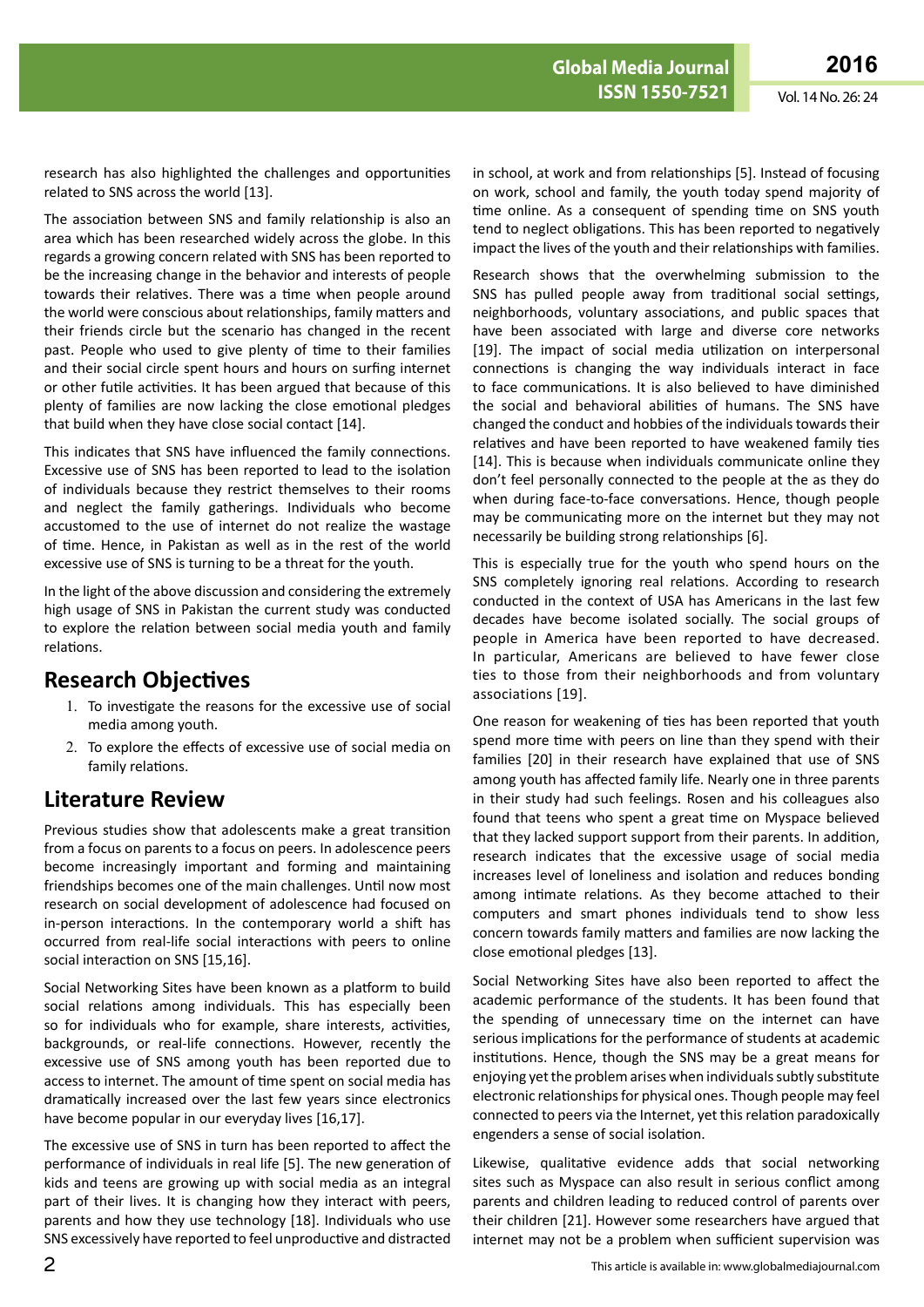available and when it was ensured that they used it properly. A study by Gustavo Mesch found that family time was not affected when adolescents used the computer for educational purposes only if they used it for social purposes then there will be negative effect on family interaction [22]. So, it is imperative that parents should be able to keep check on how their children use the internet by placing a time limit on long they can spend on the computer [23].

However, in majority of the cases it has been reported that parents may not know much about their teen's online activities. There is gap in the existing literature on parents knowledge of their children use of social media. Often parents are not aware of their online friends and what information o they have access to. For example parents are reported to be unaware about the time teens spend on Myspace [20]. In such cases parents may not be effective at setting limits and monitoring the activities of the children. For being able to reduce the gap between parents and children the parents also need to be educated about social media.

Due to the above reasons and others the limitations of SNS are also being debated across the world. Some scholars have considered the excessive use of SNS as a threat and danger to families and society. However, people who explicitly emphasize the drawbacks of social media are not entirely against the idea of networking. Yet they are of the opinion that the replicated relationships become dominant in the lives of excessive media users than those of their real relationships. This is how social networking becomes a threat to our families and societies [24].

### **Methodology**

The current study was conducted by using a quantitative approach that emphasizes on objective measurements and numerical analysis of collected data. It relies on statistical approaches to generate valid and empirical results. The tool for current research was survey. Research instrument for current research data collection was questionnaire.

The area/locale of current research was International Islamic University Islamabad. The target population was the female students enrolled in Masters programmes in various departments in the Faculty of Social Sciences belonging to age group 20-26 who reported to be using SNS excessively. Since the aim of this study was to focus on the excessive usage of SNS and its effects hence those students who reported to use SNS excessively were selected purposively. By using stratified sampling technique 175 students were selected for the interviews.

In the first phase of the study pretesting was carried out by distributing 30 questionnaires in order to check the reliability of the instrument. For the analysis of quantitative data, statistical package for social sciences (SPSS) was used which facilitates the researcher in more than one way such as time saving and reduction of large amount data to basic pattern etc. Univariate analysis has been done to interpret the data.

## **Results and Discussion**

The selected respondents belonged to various departments in the faculty of Social Sciences including Sociology (32%), Psychology (24.57%) and Education (43.42%). The majority of the respondents

(94.3%) were single and unemployed (87.42%). The respondents belonged to different types of family systems i.e. 54.3% were living in joint family system, 43.4% living in nuclear family system and 2.3% respondents were living in extended family system. The data shows that the majority (55.7%) respondents spent 6-10 hours on SNS per day using different apps and visiting different sites **(Table 1)**.

The availability of applications is the first thing which attracts youngsters to SNS. The data shows that the majority of the respondents 38.9% used four plus apps on the SNS.

According to the data from this study the most popular SNS was twitter as evidenced from the fact that 33.7% respondents were using it. Face book was reported to be used by 20.6%, whatsapp was used by 19.4% respondents, viber was used by 7.4% respondents, youtube was used by 6.9% respondents, tango was used by 9.1% respondents, and skype was reported to be used by 2.3% respondents **(Table 2)**.

The respondents were asked about the daily activities they performed during free time **(Table 2)**. When asked if they would prefer to spend time with family members instead of being on social media 88% responded that they would sometimes prefer it and 8.6% responded that they would always prefer it. This shows that social networking sites reduce the actual human contact and those who are active on social sites appear not to have time for the actual life interactions.

The respondents were also inquired if they helped their parents in free time. According to the data, 70.9% respondents said sometimes, 27.84% respondents said always and 1.7% respondents said never. In response to the question if they liked being on the SNS sites the responses were 36.0% said sometimes, 59.4% said always and very few like 4.6% said never **(Table 3)**.

Previous research shows that teenagers use SNS for a number of reasons. One of such reasons has been reported to make new friends and to stay in touch with existing friends. It has been found that social media users under the age of 50 are especially likely to say that these tools help them keep up with existing friends and reconnect with old ones-roughly seven in ten users under the age of fifty say that staying in touch with current friends is

#### **Table 1** Applications used by the respondents.

| No. of apps used | <b>Percentage</b> |
|------------------|-------------------|
| One              | 15.4%             |
| Two              | 20.6%             |
| <b>Three</b>     | 25.1%             |
| Four and above   | 38.9%             |
| <b>Total</b>     | 100%              |

**Table 2** Opinion about recreational activities.

| <b>Activities Performed</b>                | <b>Sometimes</b> | <b>Always</b> | <b>Never</b> |
|--------------------------------------------|------------------|---------------|--------------|
| Sit and chat with family                   | 88%              | 8.6%          | 3.4%         |
| Help my mother or father                   | 70.9%            | 27.4%         | 1.7%         |
| Connect with the social sites              | 17.1%            | 80.6%         | 2.3%         |
| Love spending more time on social<br>media | 36%              | 59.4%         | 4.6%         |
| Want to do my favorite tasks               | 78.9%            | 18.9%         | 2.3%         |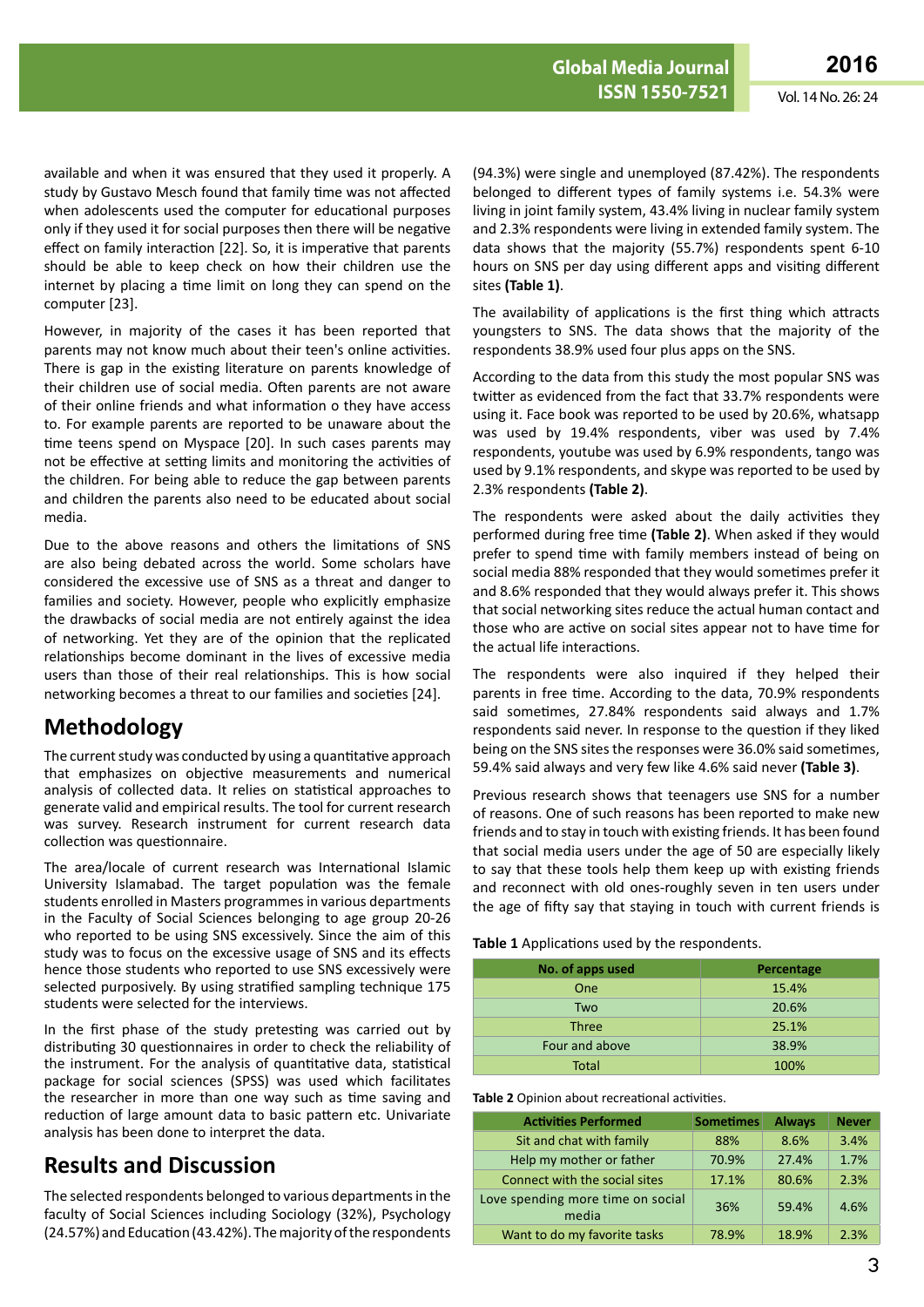#### **Table 3** Reasons for using SNS.

| <b>Reasons for using SNS</b>                     | <b>Sometimes</b> | <b>Always</b> | <b>Never</b> |
|--------------------------------------------------|------------------|---------------|--------------|
| To make new friends                              | 76.0%            | 10.3%         | 13.7%        |
| To find old friends                              | 73.1%            | 26.3%         | 0.6%         |
| To communicate with existing<br>friends          | 11.4%            | 88.6%         | 0            |
| To interact with people with<br>common interests | 69.1%            | 17.7%         | 13.1%        |
| To pass time                                     | 9.7%             | 85.7%         | 4.6%         |

a major reason they use online social platforms, and just over half say that connecting with old friends they've lost touch with is equally important [1]. Research on SNS and youth has also found that girls usage of sites is mainly for the purpose of strengthen pre-existing friendships and for boys it for flirting and making new friends [25].

The data from this study shows that the primary purpose of the SNS for the respondents was to make new friends and to stay in touch with the existing friends. 76.0% responded that they sometimes used SNS to make new friends and stay in touch with old friends while 10.3% stated always used SNS to make new friends and to remain in touch with existing friends. The respondents were also of the view that they often preferred to interact with people with common interests. When asked if they used SNS for finding old friends 73.1% said sometimes and 26.3% said always. When inquired if they used SNS to communicate with existing friends 88.6% replied always. 69.1% responded that they sometimes used SNS to interact with people with common interest and 85.7% respondents replied that they always used SNS to kill time **(Table 4)**.

In order to determine in what ways the SNS had effected family relations the respondents were asked further questions. The responses of the respondents indicate that SNS have often negative effects which lead to change in social relations by decreasing family bonding.

Some of the negative aspects discussed were more connection with online friends than time spent with family reported by 80% (to a great extent), and 14.9% (to some extent) and more reliance on electronic medium reported by 61.1% (to a great extent). Similar findings have been reported in previous studies [7]. Likewise emotional disturbance was reported to be one negative effect of social media. The respondents were asked to give their views as to what extent they were facing emotional disturbance. According to data 88.6% said to some extent, 4.6% said to great extent and 4.0% respondents said not at all. It was also inquired to what extent using social media increases the level of loneliness among the individuals. According to the data 69.1% said to some extent, 28.0% said to great extent, and 2.9% said not at all.

The data also shows that the respondents have less emotional bonding with the family. According to data 65.1% agreed to this said to some extent, 24.6% to great extent, and 7.4% not at all. The fact that the bonding of the respondents with their family members is decreasing is also evident from the fact that the majority of the respondents reported to be leased concerned with family matter. In response the statement 'least concerned

about family matters' 71.4% respondents reported to a great extent while **(Table 5)**.

Despite the negative effects the data shows that social media has some healthy merits as well **(Table 6)**. The respondents were asked to what extent they agreed or disagreed with the statement that social media is a medium of communication between old friends. According to data 17.7% respondents strongly agreed, 81.7% agreed and .6% were neutral. The respondents were asked to what extent they agreed with the statement that social media is a source of making new friends. According to data 24.6% respondents were strongly agreed, 65.7% respondents were agreed, 8.6% respondents were neutral and 1.1% was disagreed.

Social media is also believed to update about latest fashion trends. The respondent was asked to what extent they agreed with this statement. According to data 70.3% respondents reported to strongly agree, 29.1% respondents agreed, and 0.6% respondents were neutral.

Social media is also a good source for remaining in touch with family members living abroad. It is believed to have allowed migrant families across the world to communicate with ease where communication through occasional letters and phone calls used to be expensive. According to data 90.3% respondents strongly agreed, 6.9% respondents agreed, 2.3% respondents were neutral, 0.6% respondents disagreed.

When the respondents were inquired if they had found their life partner on the SNS the responses were interesting. According to

#### **Table 4** Negative effects of SNS on personal and family life.

| <b>Negative impacts of SNS</b>                   | To some<br>extent | To great<br>extent | <b>Not at</b><br>all |
|--------------------------------------------------|-------------------|--------------------|----------------------|
| More connection with online friends<br>than home | 14.9%             | 80%                | 2.3%                 |
| More reliance on electronic medium               | 31.4%             | 61.1%              | 4.6%                 |
| <b>Emotional disturbance</b>                     | 88.6%             | 4.6%               | 4%                   |
| Increases level of loneliness                    | 69.1%             | 28%                | 2.9%                 |
| Least concerned with family matters              | 27.4%             | 71.4%              | 1.1%                 |
| Less emotional bonding with family               | 65.1%             | 24.6%              | 7.4%                 |

#### **Table 5** Positive effects of SNS.

| <b>Positive effects of SNS</b>                    | <b>Strongly</b><br>agree | Agree | <b>Neutral</b> | <b>Disagree</b> | <b>Strongly</b><br>disagree |
|---------------------------------------------------|--------------------------|-------|----------------|-----------------|-----------------------------|
| Medium of<br>communication<br>between old friends | 17.7%                    | 81.7% | 0.6%           | 0               | $\Omega$                    |
| Medium of<br>communication<br>between new friends | 24.6%                    | 65.7% | 8.6%           | 1.1%            | $\Omega$                    |
| Updates about latest<br>fashion trends            | 70.3%                    | 29.1% | 0.6%           | 0               | $\Omega$                    |
| Easily stay in touch<br>with the family abroad    | 90.3%                    | 16.9% | 42.3%          | 0.6%            | $\Omega$                    |
| Can find a life partner                           | 1.7%                     | 25.7% | 14.3%          | 30.3%           | 27.4%                       |
| It has been a great way<br>to enjoy my leisure    | 53.1%                    | 36.0% | 19.7%          | 0.6%            | 0.6%                        |
| Got awareness about<br>global scenario            | 42.9%                    | 46.9% | 0.3%           | O               | O                           |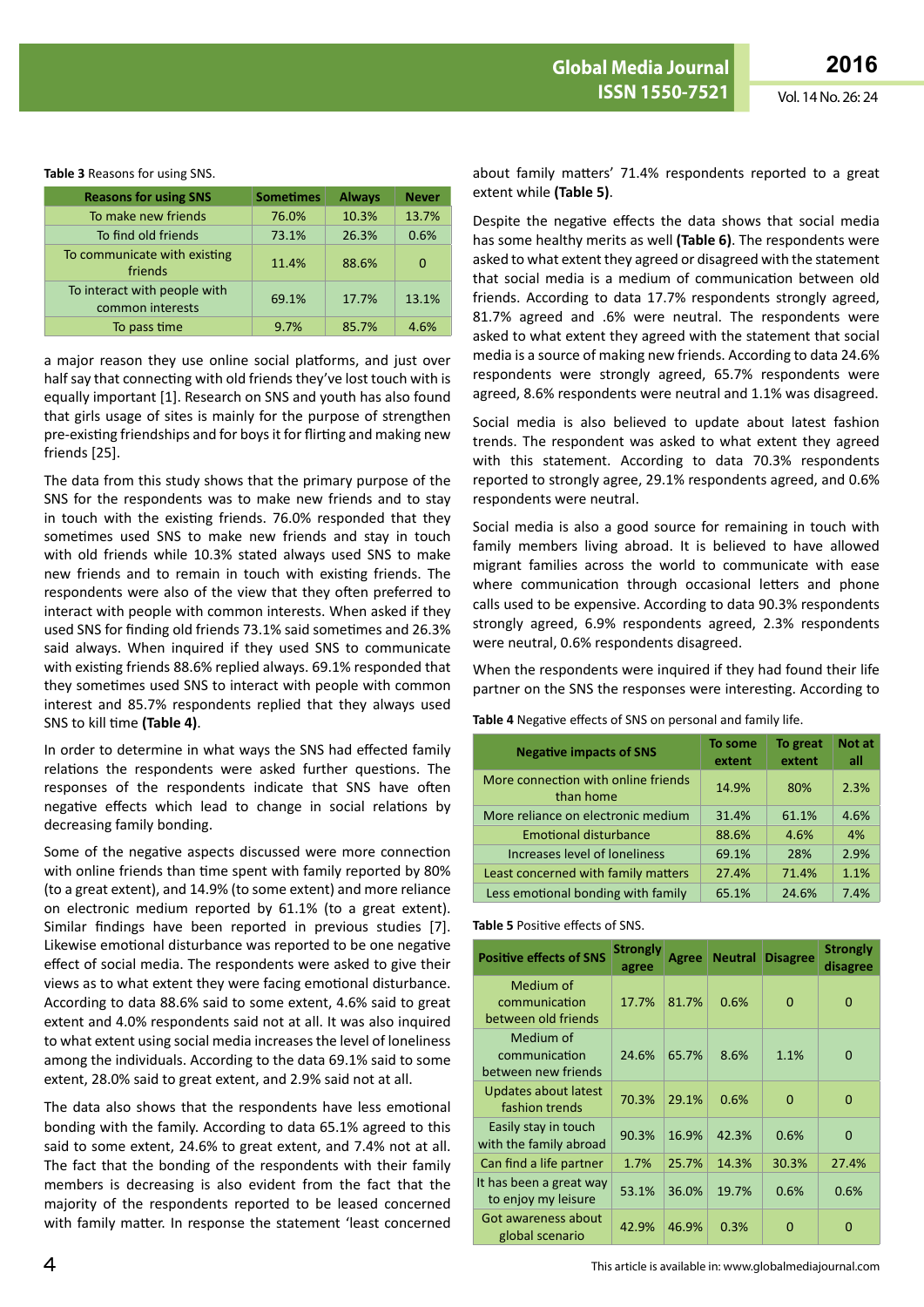| Table 6 SNS and family relationships. |  |
|---------------------------------------|--|
|---------------------------------------|--|

| <b>SNS and family relationships</b>             | <b>Strongly agree</b> | Agree  | <b>Neutral</b> | <b>Disagree</b> | <b>Strongly</b><br>disagree |
|-------------------------------------------------|-----------------------|--------|----------------|-----------------|-----------------------------|
| Using social media is becoming a trend nowadays | 83.4%                 | 16.6%) |                | ___             |                             |
| Less face to face interaction                   | 70.9%                 | 25.1%  | 1.1%           | 2.3%            | 0.6%                        |
| Make relations nonexistent                      | 42.3%                 | 43.4%  | 8.6%           | 4%              | 1.7%                        |
| Pays less attention to the siblings             | 46.3%                 | 44.6%  | 7.4%           | 1.1%            | 0.6%                        |
| Lacking the close emotional pledges             | 49.1%                 | 42.3%  | 6.9%           | 1.1%            | 0.6%                        |

the data 1.7% strongly agreed, 25.7% agreed to the statement, 14.3% were neutral, 31.4% disagreed and 26.9% strongly disagreed. Previous research shows that very few social media users say that finding potential romantic partners or people to date plays a role in their use of these sites [1].

The respondents were asked that they found social media a great way to enjoy leisure or when alone. According to the data 53.1% strongly agreed, 36.0% agreed, 9.7% were neutral, 0.6% disagreed and 6% strongly disagreed. The respondents were asked if they had got awareness about global scenario. According to the data 42.9% strongly agreed, 46.9% agreed and 10.3% were neutral. Source: survey.

The negative effects of SNS discussed above clearly indicate its influence on family relations. It is clear that as a result of access to electronic the respondents reported to connected with their online friends. This resulted in emotional disturbance and loneliness on one hand and importantly the respondents acknowledged having least concern with family matters and less emotional bonding with the family. In order to determine in what particular ways family relations are being affected by the use of SNS further questions were asked from the respondents. In response to the statement if the use of social media has become a trend 83.4% strongly agreed and 16.6% agreed.

In response to the question if SNS had reduced face to face interaction 70% strongly agreed. When asked if social media makes family relations nonexistent 42.3% respondents strongly agreed, 43.4% were agreed, 8.6% were neutral, 4.0% were disagreed and 1.7% strongly disagreed. Previous research has suggested that internet communication had a negative impact on the individual by reducing face-to-face interactions and increasing level of loneliness [26]. Research has also found that teens use media and instant messaging as a substitute for face to face interaction with friends [27].

In order to determine how use of SNS affects social relations the respondents were asked if addiction to social media detaches individuals from siblings. To this question 46.3% respondents strongly agreed, 44.6% agreed, 7.4% were neutral, 1.1% was disagreed and 0.6% strongly disagreed.

The respondents were asked if families are now lacking the close emotional pledges because of excessive usage of social media. According to data 49.1% strongly agreed, 42.3% agreed, 6.9% were neutral, 1.1% was disagreed and 0.6% strongly disagreed to the statement. This has also been reported in previous studies that families are now lacking the close emotional pledges with their offspring and that SNS have changed the behavior & interests of the people towards their relatives [28-30].

## **Conclusion**

The aim of the study was to find out how social networking sites are affecting family relationships in Pakistani society. The data shows that SNS are contributing in many ways and there are many positive attributes associated with the use of the SNS. Yet negative effects of SNS cannot be ignored. Importantly, the data shows that the use of SNS is deeply associated with family relationships. Excessive usage of SNS is alienating the youth and making them isolated. While doing this the social media is creating gap between the family and youth. The youth in contemporary Pakistan are being detached from their families and friends as a result of the time they spend online. This has serious implications on the cultural values of the Pakistani society. This indicates that notwithstanding the fact that access to SNS has changed the way individuals think, how they interact, the way they experience life, the way they share opinions, and make friends and importantly the way they exercise their right to vote. However, it's time to reconsider the use of SNS to keep a balance between the changing global world and the values and norms of the society.